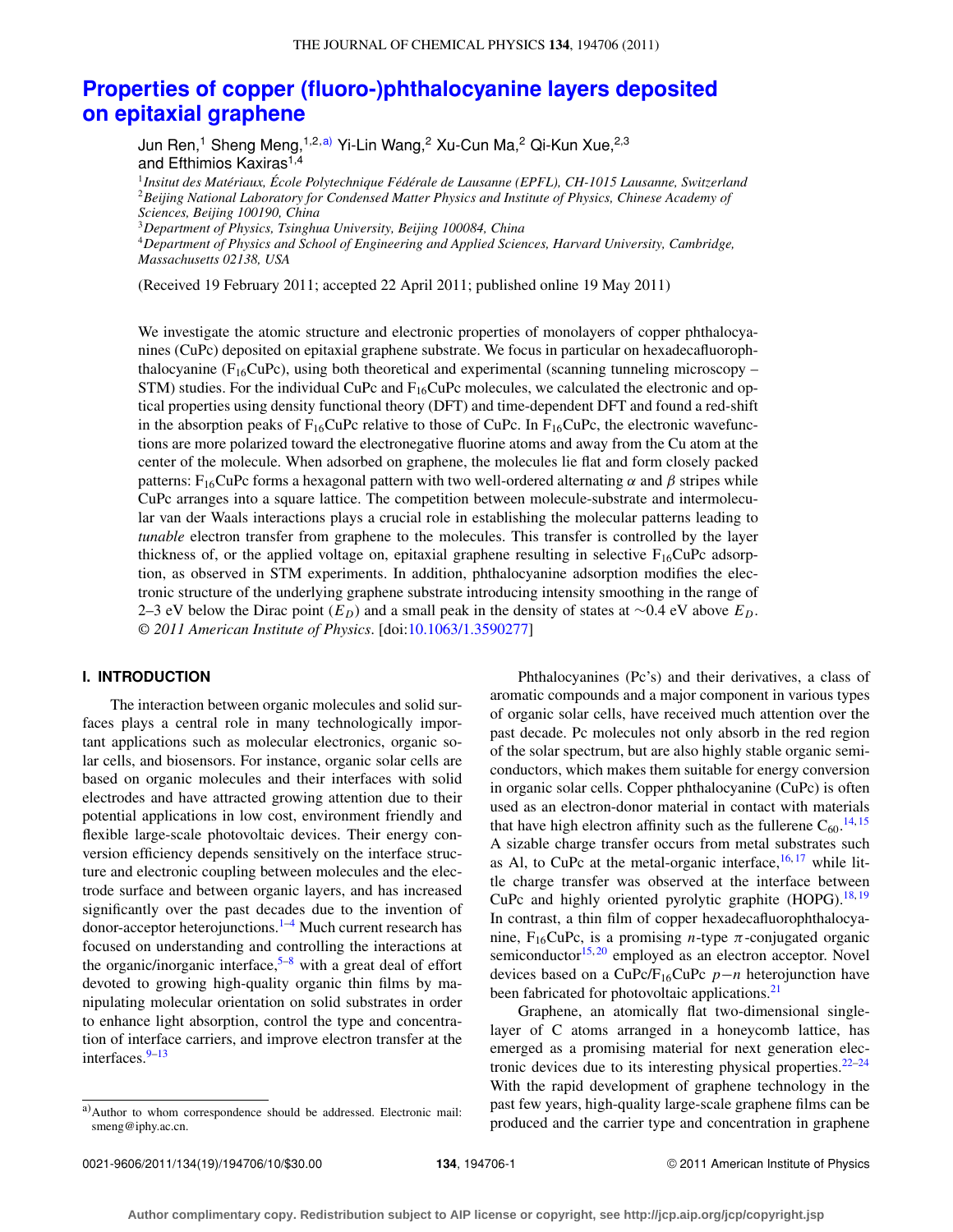can be precisely controlled. $23$  Therefore, it is highly promising to use graphene and its derivatives in organic solar cells as, for example, a nanoscale electrode, $25$  to assist donor/acceptor molecular assembly and carrier transfer. In addition, as a single atomic layer of carbon atoms, graphene is the simplest model to explore the interactions between layers of organic molecules and the electrode surface in thin-film based devices.

The interaction between Pc molecules and inorganic surfaces, including the single-crystal metal surfaces Cu(111), Au(111), and Ag(111),  $12,26-29$  $12,26-29$  $12,26-29$  HOPG,  $30,31$  $30,31$  and the insulating oxide surface  $SiO<sub>2</sub>$  (Refs. [32](#page-9-23) and [33\)](#page-9-24) has been intensively investigated. Most of the previous works focused primarily on experimental studies of the interface structure and molecu-lar orientations. Recently, Wang et al.<sup>[34](#page-9-25)</sup> have employed scanning tunneling microscopy (STM) techniques to study the adsorption of  $F_{16}CuPc$  molecules on monolayer and bilayer epitaxial graphene (EG) grown on a SiC substrate and observed well-ordered phases of incommensurate Pc islands. Here we investigate the structure of a Pc layer on EG at the atomic level and the nature of the interaction between the Pc molecules and EG, which are important in order to understand the charge transfer mechanisms at the organic/inorganic interface in molecular electronic devices and solar cells.

We use first-principles calculations based on density functional theory (DFT) and time-dependent DFT (TDDFT) to compare the electronic and optical properties of isolated CuPc and  $F_{16}$ CuPc molecules. We then investigate possible configurations of CuPc and  $F_{16}$ CuPc molecule on the graphene surface. After optimizing the structures, we found that Pc molecules are physisorbed on EG, lying flat to form well-ordered hexagonal ( $F_{16}CuPc$ ) or square lattices (CuPc). A small amount of charge transfer from the EG to the Pc layer occurs upon adsorption; more importantly, the amount of charge transfer can be controllably tuned by the thickness of EG layers or the applied voltage on graphene, which results in the observed selective adsorption on monolayer graphene.  $F_{16}CuPc$  exhibits a stronger polarization effect at the Pc/graphene interface than CuPc. Local electronic features in the range of 2–3 eV below and 0.4 eV above the Dirac point  $(E_D)$  are identified and compared to experiment, revealing the modification of the electronic structure of graphene due to Pc adsorption. The simulated STM images, optical spectra and molecular orbital alignments agree well with available experimental results. All these findings point to the possibility of controlling the adsorption structure and the amount of charge transfer from the substrate to the molecular layer at the organic/graphene interface which constitutes a novel approach to interfacial structure engineering and carrier control, in essence achieving controlled doping without chemical substitution.

## **II. METHODS**

The first-principles calculations were performed with the SIESTA code $35$  and the Vienna *ab initio* simulation package (VASP), $36$  in the framework of DFT. The supercell with periodic boundary conditions is composed of graphene and the monolayer of Pc molecules, with a C-C bond length of 1.42 Å and a vacuum layer exceeding 14 Å. For CuPc, we adopted an almost square lattice, with a graphene supercell  $(1, 5) \times (4, 3)$ , containing 78 carbon atoms per unit cell (UC). Here, (*n*, *m*) denotes a vector which is a sum of *n* and *m* multiples of the two primitive lattice vectors of the graphene lattice. The almost square lattice vectors are 13.69 Å and 14.96 Å, respectively, at an angle of 86◦. This is the closest to a square cell that can be constructed as a supercell of the graphene lattice to match experimental observations of Pc on graphite.<sup>[37](#page-9-28)</sup> For the uniform  $F_{16}CuPc$  layer, we adopted two almost hexagonal lattices to simulate two distinct arrangements of the molecules with respect to the graphene substrate: (1) The first has the Pc-Pc axis along the armchair direction of graphene and  $(3, 4) \times (4, 3)$  lattice vectors which have a length of 14.96 Å at an angle of 69◦; this unit cell contains 80 carbon atoms per UC and is consistent with experimental observations $34$  in this structure. (2) The second has the Pc-Pc axis along the zigzag direction of graphene, and lattice vectors  $(6, 0) \times (6, 1)$ , which are 14.76 Å and 16.13 Å, at an angle of 68◦; this unit cell includes 84 carbon atoms and is used for comparison. For the non-uniform  $F_{16}CuPc$  layer, a unit cell with lattice vectors  $(3, 4) \times (8, 6)$  is used to simulate the alternating  $\alpha$  and  $\beta$  stripes, containing two F<sub>16</sub>CuPc molecules per UC.

In the SIESTA calculations, we use pseudopotentials of the Troullier-Martins type $38$  to model the atomic cores, the Ceperley-Alder form of the local density approximation (LDA) as the exchange-correlation functional, $39$  and a local basis set of double- $\zeta$  polarized orbitals (13 orbitals for C, N, F, and O and 5 orbitals for H). Since van der Waals (vdW) forces are important for such weakly interacting systems, we also use vdW-density functionals (vdW-DF) of the Lunqvist-Langreth type $40$  for typical binding configurations. VdW-DF has been implemented in the SIESTA (Ref. [41\)](#page-9-32) code by factorizing the integration kernel and using fast Fourier transforms to evaluate the self-consistent potential in  $O(N \log(N))$ operation steps. Although there are other choices of functionals for dealing with dispersion interactions, the vdW-DF formulation of such interactions has proven successful in dealing with layered or sparse structures and more general geometries in which van der Waals interactions dominate; in particular it corrects binding energies which are usually un-derestimated in local/semi-local functionals.<sup>[42](#page-9-33)</sup> Moreover, the computation of dispersion interactions using this functional has reasonable computational cost, making it a practical option for studying relatively large systems as is the case in the present work. Although LDA systematically underestimates the binding energy for van der Waals dominated systems, it provides qualitatively correct energy differences and trends for interactions. An auxiliary real space grid equivalent to a plane-wave cutoff of 120 Ry is employed in the calculation and spin polarization is taken into account. The  $\Gamma$ point is used to optimize the structure, and a k-point mesh of  $(8 \times 8 \times 1)$  in the Monkhorst-Pack sampling scheme is used to analyze the relevant electronic properties for the unit cell of the Pc/graphene system. For geometry optimization, the atomic structure is considered fully relaxed when the magnitude of forces on the atoms is smaller than 0.04 eV/Å. The basis-set superposition error is excluded in the adsorption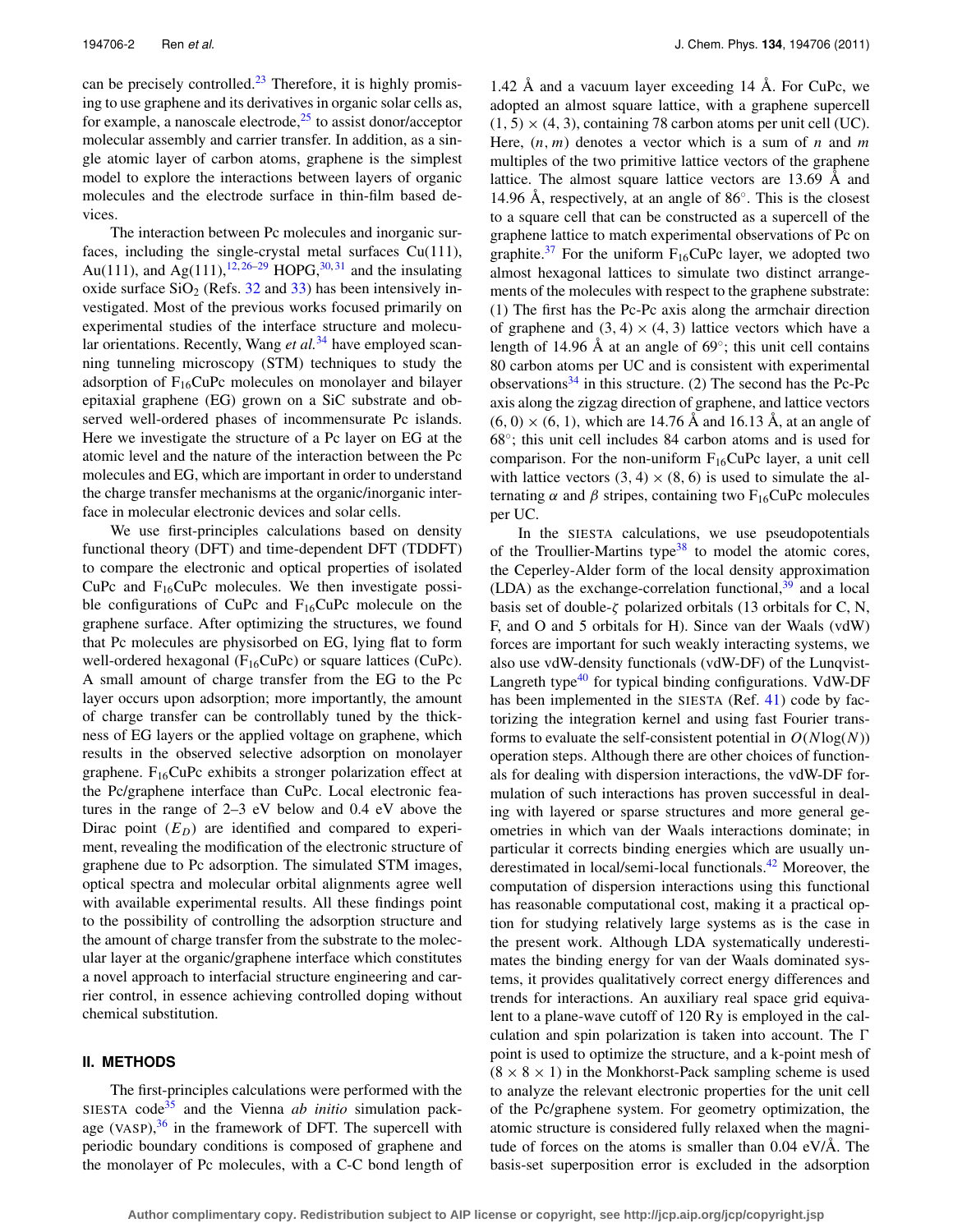energies. The optical absorbance spectra is calculated from TDDFT in the linear response regime, $43$  by propagating the wave functions for 6107 steps in time with a time step of  $3.4 \times 10^{-3}$  fs, which gives an energy resolution of 0.1 eV. The perturbing external field is 0.1 V/Å. The Heyd-Scuseria-Ernzerhof (HSE) hybrid functional $44,45$  $44,45$  implemented in the VASP code was also used for the calculation of electronic states in the isolated molecules. In these VASP calculations, we used a plane-wave energy cut-off of 400 eV, a single kpoint  $(\Gamma)$  for reciprocal-space sampling since the molecules are well isolated from their periodic images in a large unit cell of size (20  $\times$  20  $\times$  10) Å<sup>3</sup>, and the projector-augmented wave (PAW) pseudopotentials<sup>46</sup> to represent the atomic cores. The atomic geometry obtained from the VASP calculation with the HSE functional is very similar to that obtained from the SIESTA calculation with the LDA functional. For instance, the average Cu-N (C-F) bond length in  $F_{16}$ CuPc is 1.967 Å  $(1.330 \text{ Å})$  in the VASP calculation and 1.944 Å  $(1.328 \text{ Å})$ in the SIESTA calculation. A detailed comparison of atomic geometries as obtained by the HSE and LDA functionals is beyond the scope of the present work; such a comparison for similar systems can be found in Ref. [47.](#page-9-38)

The experiments were performed in a Unisoku ultrahigh vacuum low-temperature scanning tunneling microscopy system, which is equipped with a molecular beam epitaxy chamber for *in situ* sample preparation. EG was prepared on nitrogen doped 6H-SiC(0001) substrate using solid state graphitization. Coexisting monolayer EG (MEG) and bilayer EG (BEG) surfaces were formed at the graphitization temperature  $T = 1600$  K, on which  $F_{16}$ CuPc molecules were deposited.  $F_{16}CuPc$  molecules (Sigma-Aldrich) were evaporated from a Knudsen cell onto EG at room temperature. The deposition flux rate was 0.01 ML/min. Here, 1 ML is defined as the surface coverage of the most closely packed  $F_{16}CuPc$  monolayer. From the STM images discussed below, we can estimate that the molecular coverage in the closely packed  $F_{16}$ CuPc islands is  $(10^8 \text{ Å})^2/\text{cm}^2/(15 \text{ Å})$  $\times$  16Å  $\times$  sin(72°))  $\simeq$  4  $\times$  10<sup>13</sup> molecules/cm<sup>2</sup>. STM measurements were performed at 4.8 K in the constant current mode using electrochemically etched polycrystalline W tips.

## <span id="page-2-1"></span>**III. RESULTS AND DISCUSSION**

#### **A. Isolated phthalocyanines**

We first investigate the structural and electronic properties of isolated Pc molecules. We considered the two typical semiconducting phthalocyanines: CuPc (Fig. [1,](#page-2-0) top) for *p*type and  $F_{16}CuPc$  (Fig. [1,](#page-2-0) bottom) for *n*-type semiconductors adopted in organic solar cells. The only difference of the two Pc molecules is that all H atoms in phenyl group of CuPc are substituted by F atoms to form  $F_{16}CuPc$ . Both molecules are planar structures and have four-fold symmetry. The average bond length of the four Cu-N bonds is 1.944 Å in CuPc and 1.946 Å in  $F_{16}$ CuPc. The former is in agreement with the experimental value of 1.935 Å with a standard deviation of 0.005 Å, as obtained from the x-ray diffraction measurements.<sup>48</sup> The diagonal distance between the two outmost F atoms in  $F_{16}$ CuPc is 15.47 Å, 0.43 Å longer than

<span id="page-2-0"></span>

FIG. 1. Atomic structures of the isolated CuPc (top panel) and  $F_{16}CuPc$  (bottom panel) molecules, and the corresponding charge density contour at 0.001  $e/\text{\AA}^3$  for the HOMO and LUMO states. C, H, F, N, and Cu atoms are denoted as green, white, pink, blue, and orange spheres, respectively.

the relevant H-H distance in CuPc (15.04 Å), because C-F bonds (1.33 Å) are longer than C-H bonds (1.11 Å). Figure [1](#page-2-0) shows the electron density of the highest occupied molecular orbitals (HOMO) and lowest unoccupied molecular orbitals (LUMO) for the CuPc and  $F_{16}$ CuPc molecules. For both molecules, there is a hole in the HOMO center, and the electron distribution is localized in the four pyrrole-like subunits and phenyl rings (Fig. [1,](#page-2-0) left panels). A small amount of electrons are distributed on all F atoms in the F-substituted phenyl group of  $F_{16}CuPc$  molecule because of the large electron affinity of F. The LUMO (right panels of Fig. [1\)](#page-2-0) are delocalized and distributed on the whole molecule. The major difference between the HOMO and LUMO charge densities is that the N atoms on the periphery of the square do not contribute to the former but have a major contribution to the latter for both molecules. It is worth pointing out that the LUMO of  $F_{16}$ CuPc has more charge at the central Cu position than the HOMO; CuPc does not show obvious contrast between HOMO and LUMO at the central Cu position. This is consis-tent with experimental STM images.<sup>[30](#page-9-21)</sup>

Since they serve as major light-absorbers in organic solar cells, we calculate the optical properties of these two molecules using TDDFT based on linear response; the absorbance spectra are shown in Fig. [2.](#page-3-0) The optical spectra not only help us to understand their sunlight-harvesting properties but also provide a more accurate description of the electronic structure, for instance, by correcting the underestimated band-gaps in LDA. In Fig. [2,](#page-3-0) it is evident that both Pc molecules exhibit two major absorption peaks (Q-band and B-band) in the UV-visible light region. For CuPc, the first peak (Q-band) is at 624 nm and the second one (B-band) at 328 nm with a shoulder at 594 nm. The shoulder is weak and less prominent than other absorption features but could be enhanced if the spectrum resolution is improved. Nevertheless, the obtained absorption spectrum is in good agreement with the experimentally measured UV-visible spectra, with the Q-band at 657 nm, the B-band at 325 nm, and a small shoulder at  $600 \text{ nm}^{49}$  $600 \text{ nm}^{49}$  $600 \text{ nm}^{49}$  In addition, our results show small absorption peaks at 399 nm and 356 nm between the Q and B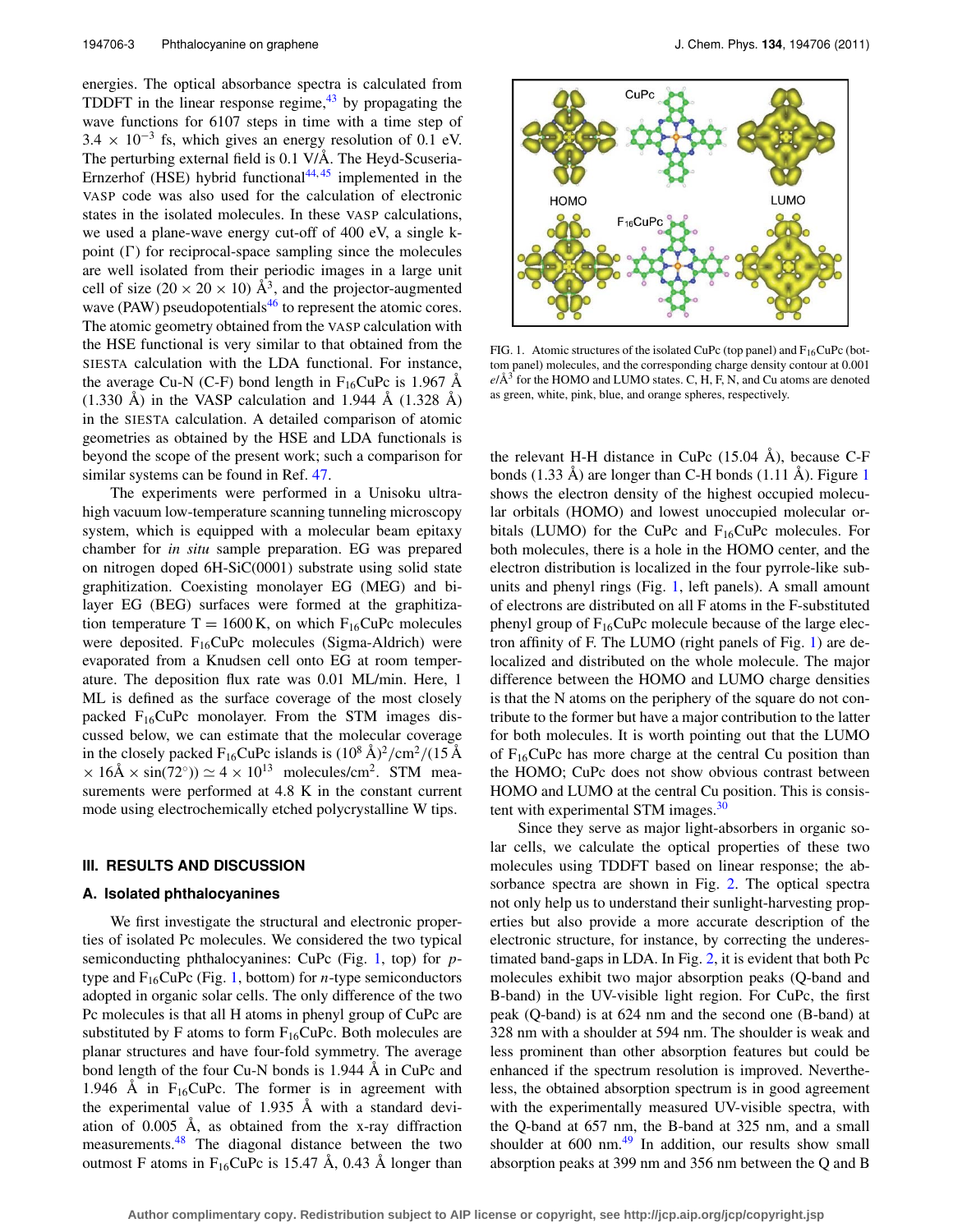<span id="page-3-0"></span>

FIG. 2. UV-visible spectra of CuPc and F16CuPc molecules calculated from TDDFT. The two vertical gray lines show the absorption position and rescaled amplitudes of CuPc in the experimental spectrum (Ref. [49\)](#page-9-40). The letters denote the absorption bands of CuPc (see text for details).

bands, which are missing in experiment because of the resolution limit. For the  $F_{16}CuPc$  molecule, three absorbance bands show up at 693 nm, 446 nm, and 346 nm, respectively. Apparently, they are red-shifted from the corresponding values for CuPc. The red-shift of 0.2 eV of the Q-band is consistent with the band-gap narrowing observed in optical measurements going from CuPc  $(1.7 \text{ eV})$  to  $F_{16}$ CuPc  $(1.5 \text{ eV})$ .<sup>15</sup> A red-shift of 0.23 eV is also observed in CuPc and  $F_{16}$ CuPc thin-films despite the presence of intermolecular interactions.<sup>[50](#page-9-41)</sup>

To elucidate the nature of the absorption bands, we analyze the electronic structure of both Pc molecules. The electronic energy levels as well as typical wavefunctions of F16CuPc are presented in Fig. [3.](#page-3-1) In LDA, the HOMO states are composed of two degenerate *a*1*<sup>u</sup>* orbitals (combination of  $2p_z$  orbitals of C and F atoms), and a  $b_{1g\uparrow}$  orbital (combination of  $3d_{x^2-y^2}$  orbitals of Cu atom and 2*s*, 2*p<sub>x</sub>*, and 2*p<sub>y</sub>* orbitals of N atoms). The LUMO states are composed of one  $b_{1g}$  orbital with the same symmetry as  $b_{1g}$ <sup> $\uparrow$ </sup>, and four degenerate  $e_g$  orbitals (combination of  $2p_z$  orbitals of C, N, and F atoms, and  $3d_{yz}$  and  $3d_{xz}$  orbitals of Cu atoms). Therefore, the HOMOs have mainly  $\pi$  bonding character, while in the

<span id="page-3-1"></span>

LUMOs the antibonding combination dominates. In comparison with  $F_{16}CuPc$ , the HOMO and LUMO orbitals of CuPc have similar symmetry without electron distribution on the F atoms, consistent with previous calculations[.47](#page-9-38) The Q-band at 624 nm for CuPc and 693 nm for  $F_{16}$ CuPc is attributed to electronic excitations from HOMO to LUMO of the molecule, and hence represents a  $\pi \to \pi^*$  transition. Furthermore, the electronic band gap of  $F_{16}CuPc$  is around 0.2 eV smaller than that of CuPc, which accounts for the red-shift in UV-visible spectra discussed earlier.

In order to obtain more accurate band alignments, we also use the HSE functional (from the VASP code) to calculate the density of states (DOS) for the system. Although producing the same main features, the HSE functional modifies the position of localized molecular orbitals obtained from LDA calculations. In particular, it moves the  $b_{1g\uparrow}$  orbital of  $F_{16}$ CuPc away from  $a_{1u}$  orbitals to mix with the states of lower energy, while it moves the  $b_{1g\downarrow}$  orbital up in energy, now located 0.7 eV above the *eg* LUMO states. Similar trends apply to  $CuPc<sup>47</sup>$  $CuPc<sup>47</sup>$  $CuPc<sup>47</sup>$  The discrepancy between LDA and HSE results lies in the inaccurate description of localized states  $(b_{1g})$  in LDA, which contains a large self-interaction error for such states. The HSE functional, by incorporating a fraction of exact exchange at short distances, largely removes selfinteraction errors and corrects the energy of localized orbitals. Consequently, for more delocalized  $a_{1u}$  and  $e_g$  orbitals, which are dominant in the HOMO and LUMO states, HSE and LDA yield very close energies due to smaller self-interaction errors. Accordingly, LDA results for the frontier states in the Pc layers on graphene should be reasonable, since those states will be more delocalized due to intermolecular interactions and molecule-substrate interaction.

## **B. Experimental observations**

When  $F_{16}CuPc$  molecules are deposited at room temperature onto epitaxial graphene grown on SiC(0001), wellordered molecular self-assembly patterns form. Figures [4](#page-3-2) and [5](#page-4-0) show measured STM images of the  $F_{16}CuPc/EG$  adsorption system. MEG and BEG coexists on the SiC substrate,

<span id="page-3-2"></span>

FIG. 3. Density of states (DOS) of the  $F_{16}$ CuPc molecule: solid lines show the LDA results and dashed lines show the corresponding HSE results. Black lines and red lines (upper and lower panels) denote the spin-up and spin-down components, respectively. The Fermi level is set to zero. Wavefunctions for the HOMO and LUMO states are also displayed on the right, and labeled according to their symmetry. The labels (1)-(4) identify the positions of these states in the DOS diagram.

FIG. 4. Scanning tunneling microscopy (STM) images for  $F_{16}CuPc$ molecules adsorbed on monolayer epitaxial graphene (MEG) and bilayer epitaxial graphene (BEG). Selective adsorption on MEG is evident. Characteristic STM images for the MEG, BEG,s and  $F_{16}$ CuPc layers are also shown on the sides, enlarged.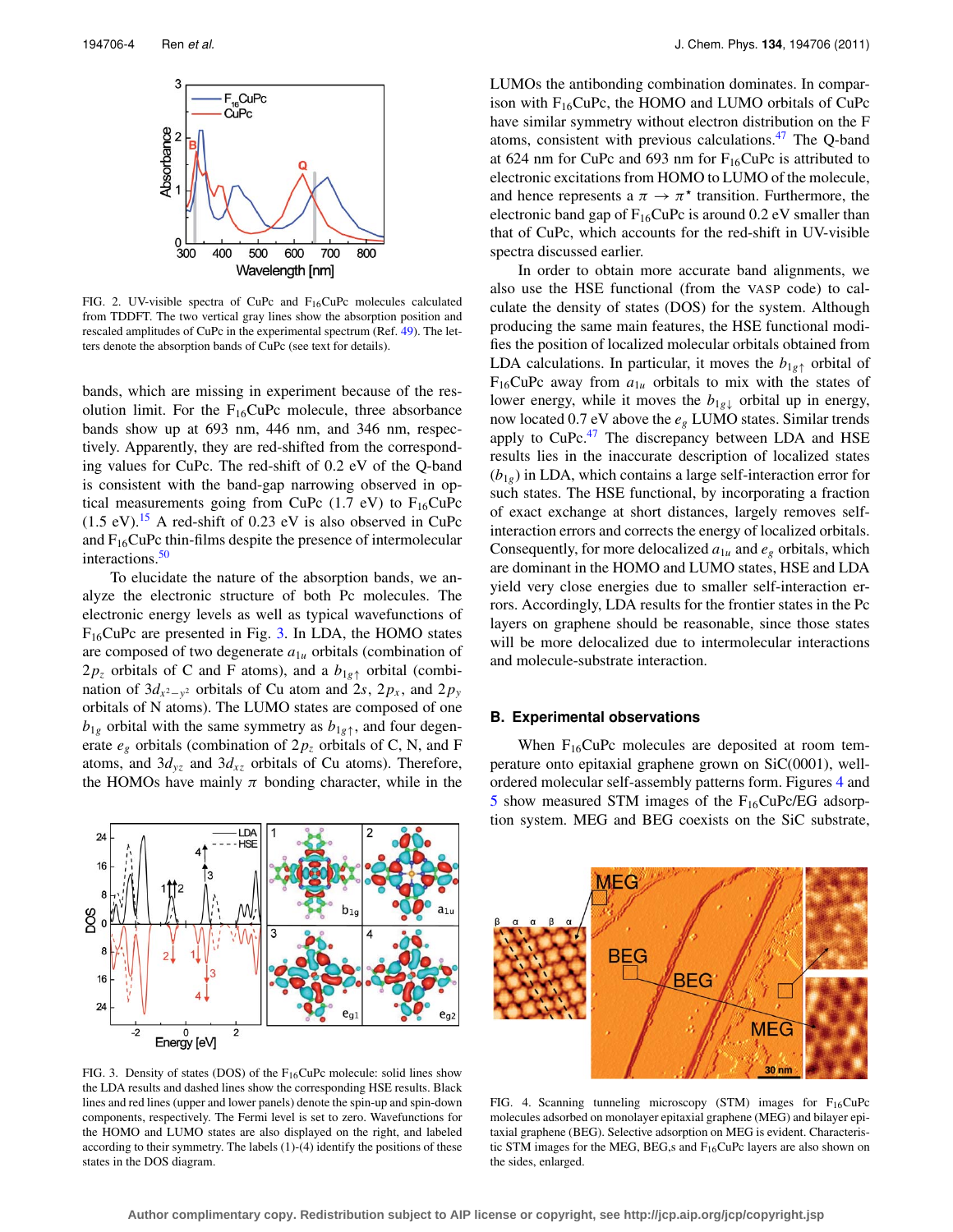whose STM images in Fig. [4](#page-3-2) agree well with features from other measurements of MEG and BEG in the literature.  $51, 52$  $51, 52$  $51, 52$ Namely, although both demonstrate a  $(6\times6)$  superstructure, MEG shows a honeycomb structure while BEG displays a triangular grid feature.<sup>[51](#page-9-42)</sup> Careful inspection of Fig. [4](#page-3-2) clearly shows that  $F_{16}CuPc$  molecules prefer to adsorb on MEG rather than BEG at low coverage: they form ordered closepacked islands on the former while only scattered molecules are found on the latter. Inside the islands, the molecules are well-ordered and arranged into hexagonal-like patterns, with hundreds of parallel rows (stripes) of  $F_{16}CuPc$  of the same orientation (dashed lines in Fig. [4,](#page-3-2) left panel). The pattern has lattice constants of 15.1 Å×16.0 Å at an angle of 72°. Detailed investigation shows the direction of the molecular rows is roughly along the C-C bond direction (the armchair direction) of the underlying graphene substrate. Only two molecular orientations appear among these rows with the molecular diagonal forming ∼60◦ and 27◦ angles with the row-axis. They are named as  $\alpha$  and  $\beta$  stripes, respectively. From Fig. [4,](#page-3-2) we observe that the alternating  $\alpha\beta$  arrangement is dominant (referred to as  $\alpha\beta$  phase), while there exist places where  $\alpha$ -rows are neighboring each other (referred to as  $\alpha\alpha$ ) phase). Comparing them with the simulated STM images of single  $F_{16}CuPc$ , we found that the electron density in the LU-MOs of  $F_{16}$ CuPc is in excellent agreement with the experi-mental measurement (see Fig. [5\)](#page-4-0). Previous STM studies<sup>[37](#page-9-28)</sup> on CuPc adsorption on graphite show a different pattern for CuPc self-assembly, namely a square lattice with dimensions of 13.8 Å $\times$ 13.8 Å. This is comparable with the molecular size of CuPc discussed above.

# **C. Uniform phthalocyanine overlayers**

We study next the adsorption of Pc on graphene using our theoretical approach. We start from uniform phases of  $F_{16}$ CuPc and CuPc overlayers, that is, adsorption of a single molecule per unit cell on the graphene substrate. This is equivalent to simulating the  $\alpha\alpha$  stripes for F<sub>16</sub>CuPc and the square lattice for CuPc. To match the experimental lattice dimensions of 15.1  $A \times 16.0$  Å observed in the STM image

FIG. 5. High-resolution STM images of ordered  $F_{16}$ CuPc patterns on epitaxial graphene. Simulated STM image for  $F_{16}CuPc$  from the LUMO charge density is shown side-by-side (right panel) and overlaid onto the experimental images (left panel).

in Fig. [4,](#page-3-2) we consider two possible supercells: in the first, the supercell lattice vectors run along the armchair direction of graphene (denoted as  $\text{gra}[(3,4)\times(4,3)]$ ), while in the second the lattice vectors are along the zigzag direction (denoted as  $\text{gra}[(6,0)\times(6,1)]$ ; the former is closer to what is observed in experiment.

First, we vary the adsorption height and orientation of  $F_{16}$ CuPc with respect to the underlying graphene lattice to find the optimal structure. Within the  $\text{gra}[(3,4)\times(4,3)]$  supercell, the minimum-energy structure is obtained when  $F_{16}CuPc$ is located 3.08 Å above the EG surface and the azimuthal angle is −9◦, defined as the angle between the molecular diagonal, coincident with the N-Cu-N axis, and the short diagonal direction of the unit cell, shown in Fig. [6\(a\).](#page-5-0) This orientation is very close to the experimental observation in Fig. [5.](#page-4-0) Similarly, the optimized geometry in the  $\text{gra}[(6,0)\times(6,1)]$  supercell has an adsorption height of 3.05 Å and azimuthal angle of −19◦. In both cases, the central Cu atom is situated directly above the site of a C atom in EG structure. Upon adsorption on graphene, the molecular structure is slightly changed: the adsorbed molecule deviates from the ideal planar structure, with the N atoms around Cu being 0.04 Å higher and the periphery F atoms 0.10 Å lower than the central Cu atom. The average Cu-N, N-C, and C-F bond lengths are 1.937 Å, 1.347 Å, and 1.327 Å, respectively, compared to the corresponding values of 1.946 Å, 1.349 Å, and 1.328 Å in the gas phase. However, the molecule is slightly distorted as indicated by a shorter Cu-N bond length of 1.904 Å in one diagonal direction and a longer Cu-N bond length of 1.971 Å in the other direction, which is due to geometric constraints imposed by the artificial periodic boundary conditions. As a result, the molecular size shrinks by 0.27 Å in the former diagonal direction. The adsorption energy is defined as

$$
E_a = (E_{tot} - E_{gra} - n \times E_{Pc})/n \tag{1}
$$

where  $E_{tot}$ ,  $E_{gra}$ , and  $E_{Pc}$  is the total energy of the adsorption system, the energy of the isolated graphene substrate, and the energy of gas-phase Pc molecule, respectively, and *n* is the number of Pc molecules in the unit cell. The adsorption energies are  $E_a = -3.19$  eV and  $-3.17$  eV in the gra $[(3,4)\times(4,3)]$  and gra $[(6,0)\times(6,1)]$  supercells, respectively, using vdW-DF functionals at adsorption height of ∼3.4 Å. The interaction energy of 56 meV per atom is in the same energy range of 35–60 meV/atom for graphite exfoliation indicating that the Pc-graphene interaction is mainly a dispersion force. $53$  Since the relative orientation of the Pc overlayer with respect to graphene in  $\text{gra}[(3,4)\times(4,3)]$ is closer to the pattern observed in experiments,  $34$  we focus on this configuration in the following.

Figure  $6(b)$  shows a contour plot of the adsorption potential energy surface of a single  $F_{16}CuPc$  molecule on graphene in the gra $[(3,4)\times(4,3)]$  unit cell. The area of the energy contours corresponds to the black rectangular region marked in Fig.  $6(a)$ . The dark blue region at  $(1.42, 0)$  Å and  $(0.71, 0.71)$ 1.23) Å is both close to the site of a carbon atom in graphene, and correspond to the highest binding energy of 3.19 eV indicating the stability of this site for  $F_{16}CuPc$  adsorption on EG. Furthermore, between these two stable sites, Fig.  $6(b)$  reveals a smooth diffusion pathway with a very small barrier

<span id="page-4-0"></span>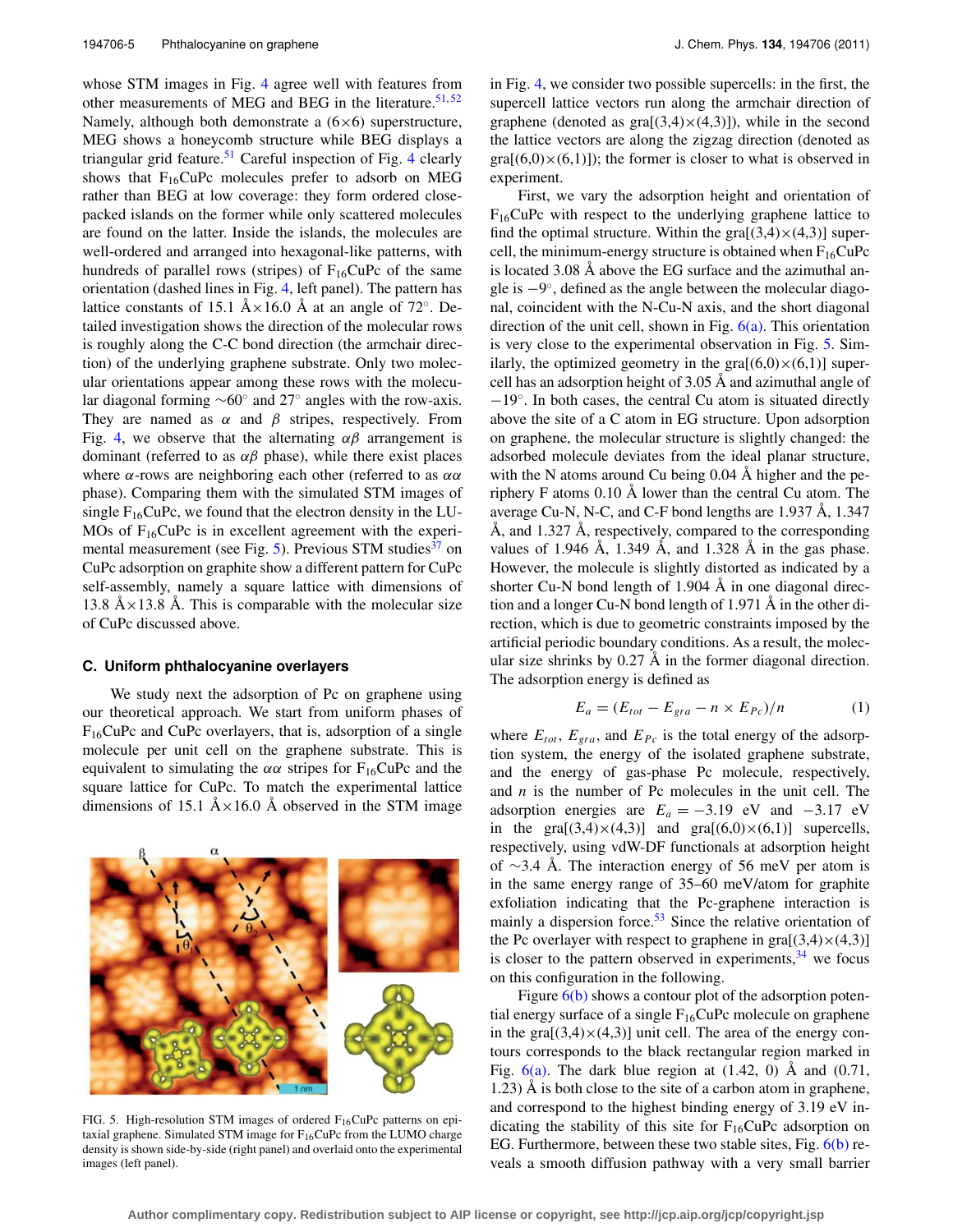<span id="page-5-0"></span>

FIG. 6. (a) The optimized configuration and (b) potential energy surface contours for the  $F_{16}CuPc/gra[(3,4)\times(4,3)]$  system. Graphene is shown as a gray sheet to distinguish it from C atoms in the Pc molecule. The unit cell is described by a red parallelogram. The potential energy surface is calculated by using a (4×5) grid sampling in the rectangular region marked in the lower right corner of (a).

of ∼0.16 eV for F16CuPc on EG. Hence the molecule could diffuse freely on EG to find its most stable adsorption site.

On the basis of the optimized configuration, we then investigated the electronic structure of  $F_{16}$ CuPc/gra[(3,4) $\times$ (4,3)]. The corresponding DOS of the adsorption system (thick black solid line) as well as that projected onto the Pc molecule (blue solid line) and the graphene substrate (thin black solid line) are presented in Fig. [7.](#page-5-1) The two features below and above  $E_F$  in the total DOS mainly come from the contributions of HOMO and LUMO states of  $F_{16}CuPc$ , which comprises two spin-up and a spin-down orbital (for HOMOs), and two spin-up and three spin-down orbitals (for LUMOs), respectively, as described in Sec. [III A.](#page-2-1) The HOMO and LUMO states are 0.93 eV and 0.37 eV below and above  $E_F$ , respectively, producing a gap of 1.30 eV, which is smaller than the experimental value  $(1.5-1.8 \text{ eV})$  (Ref. [15\)](#page-9-7) and the HSE band-gap  $(1.7 \text{ eV})$ ; the band-gap underestimation is typical in LDA. More importantly, LUMO states of Pc in the adsorption system have a non-zero occupation indicating a small amount of electron transfer from graphene to  $F_{16}CuPc$ . This is also consistent with the fact that  $E_F$  is 40 meV lower than the Dirac point of EG.

<span id="page-5-1"></span>

FIG. 7. Total DOS (thick black solid line) and projected DOS on the Pc molecule (blue solid line), on graphene (thin black solid line), upon  $F_{16}CuPc$ adsorption on graphene, and the DOS of the isolated graphene (black dashed dotted line). The vertical dotted line shows the Fermi level.

In order to elucidate modifications in the graphene electronic structure upon  $F_{16}CuPc$  adsorption, we compare the projected DOS (PDOS) on graphene in the adsorption system with that of isolated graphene (black dashed dotted line), also shown in Fig. [7.](#page-5-1) The PDOS of EG shows two small features at  $0.65$  eV  $(0.39$  eV) below (above) the  $E_D$ , and a major smoothing effect for the peak in the range of 2–3 eV below *ED*. This suggests that the electronic states of graphene are redistributed upon  $F_{16}CuPc$  adsorption. Experimentally, an additional peak at  $0.4$  eV above  $E_D$  is observed in scanning tunneling spectroscopy (STS) of graphene with adsorbed molecules  $34$  consistent with the features in Fig. [7.](#page-5-1)

To gain more insight into the electronic interaction between  $F_{16}CuPc$  and graphene, we show in Fig. [8](#page-6-0) the bonding character and charge redistribution upon  $F_{16}$ CuPc adsorption by calculating the corresponding charge density differences (CDD), defined as,

$$
\Delta \rho = \rho_{tot} - \rho_{Pc} - \rho_{gra} \tag{2}
$$

where  $\rho_{tot}$ ,  $\rho_{Pc}$ , and  $\rho_{gra}$  are the charge density of the combined system, isolated Pc molecule, and graphene with geometries fixed at the optimized ones in adsorption system. From the calculated CDD, it is clear that  $p<sub>z</sub>$  orbitals of the Pc molecule and EG are mainly involved (Fig. [8,](#page-6-0) top-right panel). Furthermore, the charge redistribution generates an additional layer of electrons between Pc and EG, yielding a dipole layer pointing towards the Pc molecule. Integrating the charge density difference along the surface normal direction *z* suggests a net amount of  $0.08e$  charge transferred from EG to  $F_{16}CuPc$ . The majority of transferred charge is distributed around the central Cu atom, the interfacial region below Cu atom, and the F-substituted phenyl rings on the molecular periphery. Meanwhile, electron depletion of  $p<sub>z</sub>$  orbitals and accumulation in  $\sigma^*$  orbitals in EG beneath the phenyl rings indicate a charge redistribution in EG in the presence of  $F_{16}CuPc$ , which explains the changes in the graphene PDOS displayed in Fig. [7.](#page-5-1)

The Dirac point is 0.39 eV (0.55 eV) below the  $E_F$ for BEG (MEG) in  $STS$ , <sup>[34](#page-9-25)</sup> which indicates a charging effect from SiC to EG. A charged graphene single-layer with 0.005 $e$  (0.01 $e$ ) per carbon atom would have a higher  $E_F$  by 0.4 eV and 0.6 eV from that of the neutral system (where *EF*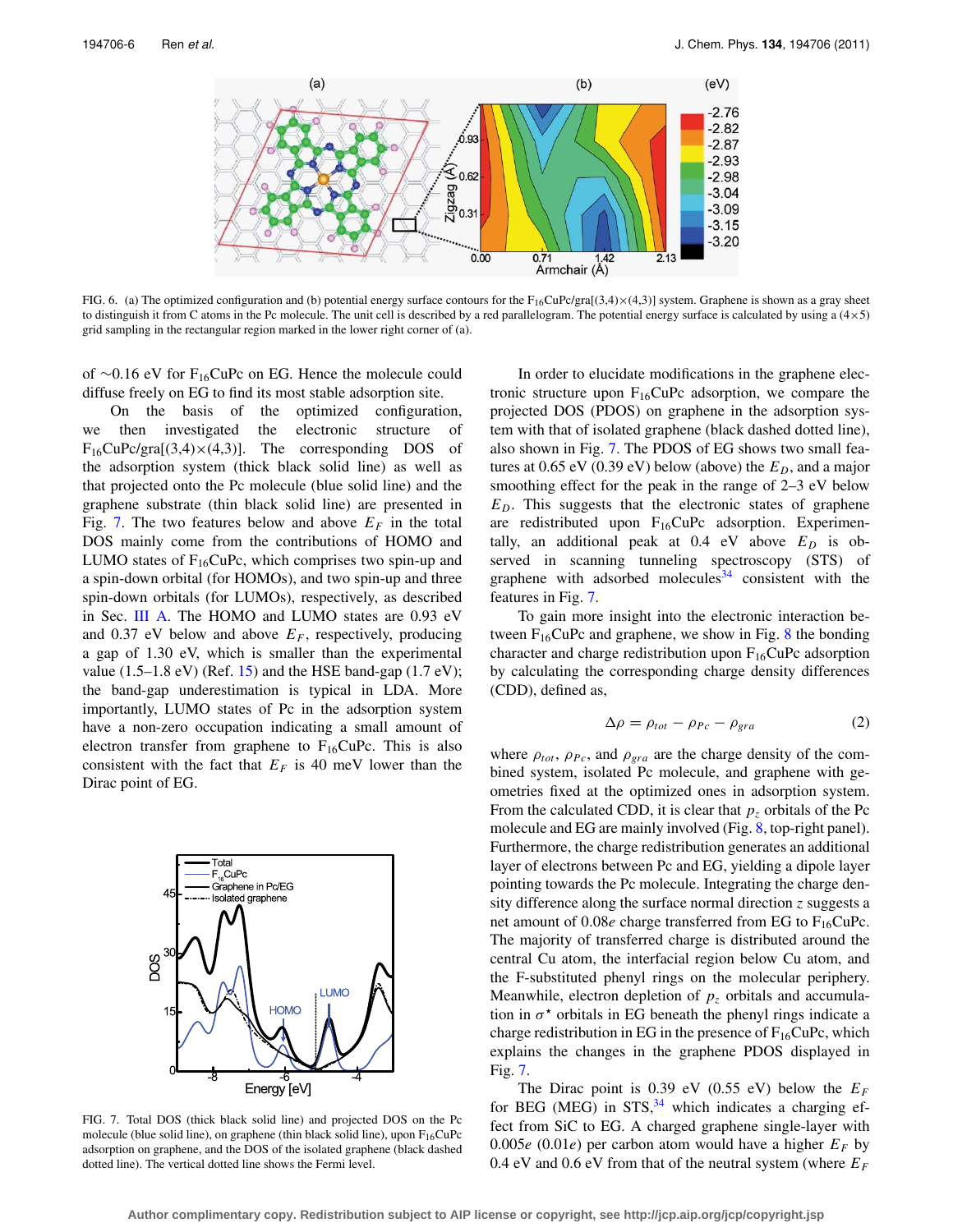<span id="page-6-0"></span>

FIG. 8. Top view and side view of the charge density difference for  $F_{16}CuPc/gra[(3,4)\times(4,3)]$  (top panel) and  $CuPc/gra[(1,5)\times(4,3)]$  (bottom panel) at contour levels of 0.003  $e/\text{\AA}^3$ . The light blue and red clouds correspond to regions with electron accumulation and depletion, respectively.

and  $E_D$  coincide). Therefore, we charge the gra $[(3,4)\times(4,3)]$ unit cell, which contains 80 carbon atoms, by 0.4*e* and 0.8*e*, respectively, to model the realistic electronic conditions of BEG and MEG, representing the substrate charging effect of SiC. The relevant  $E_F$  shift with respect to the charges applied in the system is presented in Table [I.](#page-6-1) With the increase of charge,  $E_F$  gradually rises from  $-0.03$  eV below  $E_D$  (neutral) to 0.34 eV above  $E_D$  ( $-0.8e$  charged), while the LUMO of Pc shifts only slightly towards higher energy with respect to *ED*. Consequently, more electrons are transferred to the Pc molecule from the charged EG. The PDOS of EG, however, is not influenced by the added charge. By integrating the charge density difference along the surface normal direction, we find a net charge transfer of 0.32*e* (0.57*e*) from BEG (MEG) to  $F_{16}CuPc$ . Obviously, the negatively charged system contributes to enhanced electron transfer and electron accumulation in Pc molecules.

In Table [I,](#page-6-1) we also summarize the amount of charge transfer from EG to  $F_{16}CuPc$  as a function of the thickness of epitaxial graphene layers and the corresponding voltage applied. The table shows that, with the increase of EG thickness on SiC or the decrease of negative voltage, the charge transfer from graphene to physisorbed Pc can be continuously tuned. This provides a simple method for controlling electron doping into the organic conduction layer and the graphene at the interface, avoiding the complications associated with chemical reactions in chemical doping. The nonlinear trend further indicates that this doping method, by varying layer thickness and voltage in the physisorption system, is nontrivial. For

<span id="page-6-1"></span>TABLE I. The calculated Fermi-level shift  $(\Delta E_F)$  with respect to the Dirac point of graphene and the corresponding charge transfer  $(\Delta q)$  in the neutral and charged systems. The Dirac point is set to zero. N*EG* denotes the thickness of epitaxial graphene layers.

|                  |                              |          |                                        | $\Delta q(e)$ |         |
|------------------|------------------------------|----------|----------------------------------------|---------------|---------|
| Experiment $(V)$ | Theory $(e)$ N <sub>EG</sub> |          | $\Delta E_F$ (eV) F <sub>16</sub> CuPc |               | CuPc    |
| $-0.6$           | $-0.8$                       |          | 0.34                                   | 0.57          | 0.59    |
| $-0.4$           | $-0.4$                       | 2        | 0.25                                   | 0.32          | 0.38    |
| $\Omega$         | $\Omega$                     | $\cdots$ | $-0.03$                                | 0.08          | 0.14    |
| $\cdots$         | 0.4                          | .        | $\cdots$                               | $-0.06$       | $-0.06$ |

completeness, we also include a case of positively charged graphene, which can be achieved by applying positive voltages on the graphene layer or depositing graphene onto sub-strates with higher electron affinity.<sup>[52](#page-9-43)</sup> We find a reverse electron transfer of  $0.06e$  from  $F_{16}$ CuPc to graphene when a  $0.4$  V positive bias is applied.

The tunable electronic coupling between  $F_{16}CuPc$  and graphene by charge transfer results in differences in adsorption structure. An interesting phenomenon observed in the STM images (Fig. [4\)](#page-3-2) is that ordered molecular islands are flat and distributed on MEG rather than on BEG at low coverages. This suggests two effects: (i) the molecule-substrate interaction is stronger than the intermolecular interaction and (ii) the interaction between the Pc molecule and MEG is stronger than that of Pc and BEG. The selective adsorption behavior of  $F_{16}$ CuPc on MEG can be attributed to the fact that the local DOS of MEG, with  $E_F$  being 0.16 eV higher than  $E_D$ , is larger than that of BEG. Consequently, the stronger electronic coupling of Pc and MEG explains the distribution of ordered Pc islands on MEG. Our DFT calculations also show that the adsorption energy of  $F_{16}CuPc$  on MEG and BEG (modeled by the charged substrate explained above) is 3.93 eV and 3.54 eV, respectively. The energy difference of 0.39 eV, together with the small diffusion barrier (0.16 eV), indicates that the Pc molecule prefers to adsorb on MEG when deposited at room temperature. This explains the experimental observation<sup>[34](#page-9-25)</sup> that no Pc is found on BEG at low coverage  $(<0.4$  ML). Another observation is that  $F_{16}CuPc$  molecules prefer to form a flat monolayer rather than multilayered islands on EG. To understand the energetically favorable molecular monolayers, we calculate the stacking energy for a pair of  $F_{16}CuPc$ molecules with the top Pc rotated by 45◦ with respect to the bottom one and at a distance of 3.18 Å. This configuration produces the largest stacking energy equal to 2.46 eV. This stacking energy is significantly lower than the adsorption energy per molecule on MEG, by more than 1.0 eV, which makes the stacked structure unstable.

For comparison, we also studied the adsorption of CuPc on graphene. Figure  $9(a)$  represents the calculated atomic structure of the CuPc layers on graphene using the unit cell of  $[(1,5)\times(4,3)]$ . The lattice of adsorbed CuPc overlayer is almost square with dimensions of 13.69  $A \times 14.96$  Å. The mea-sured lattice constant in experiments<sup>31,[37](#page-9-28)</sup> ranges from 13.8 Å to 15.0 Å. The CuPc overlayer on graphene is more compact than that of  $F_{16}CuPc$  because of the smaller molecular size (diagonal H-H distance of 15.04 Å for CuPc vs. diagonal F-F distance of 15.47 Å for  $F_{16}CuPc$ ) and weaker H-H repulsion than F-F repulsion between neighboring molecules. The most stable adsorption configuration is still one in which the central Cu atom of Pc is situated directly above the site of a C atom of graphene, similar to  $F_{16}$ CuPc adsorption on graphene. The optimal orientation of CuPc in Fig. [9](#page-7-0) is characterized by the angle between the molecular diagonal direction and the supercell lattice vector, which is 27◦, in good agreement with the value  $24^\circ$  measured in experiment.<sup>31,[37](#page-9-28)</sup> The adsorption height is 3.15 Å in LDA and the binding energy is 2.47 eV from the vdW-DF calculation (height ∼3.4 Å), which is 0.72 eV lower than that of  $F_{16}CuPc/gra[(3,4)\times(4,3)]$ . The smaller absorption energy of CuPc than  $F_{16}$ CuPc is attributed to weaker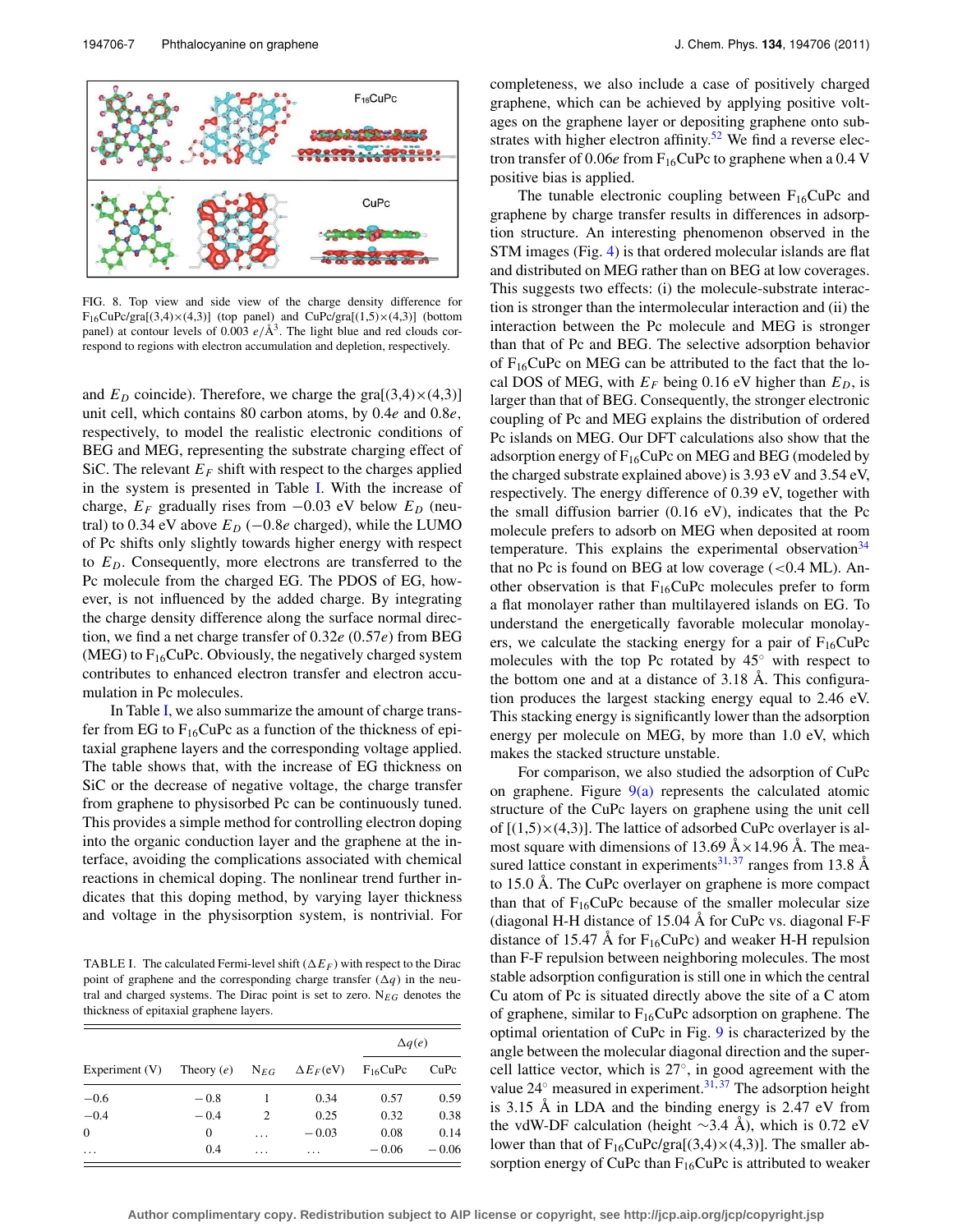<span id="page-7-0"></span>

FIG. 9. (a) Geometry of CuPc molecules adsorbed on graphene $[(1,5)\times(4,3)]$ . (b) Corresponding density of states (DOS) plot projected on CuPc and graphene for the adsorption system, respectively. The vertical dashed line marks the Dirac point which is 10 meV below the Fermi level for CuPc/graphene. (c) One-dimensional charge density difference along the surface normal direction of graphene; vertical dotted lines mark the positions of graphene and the molecule planes. For comparison, the corresponding lines of  $F_{16}CuPc$  (blue) are also shown in panels (b) and (c).

van der Waals interaction between CuPc and graphene and between CuPc molecules, due to the smaller charge density around the periphery H atoms than F atoms in  $F_{16}CuPc$ , and the larger distance between CuPc and graphene by 0.07 Å. Recently, it was proposed that the interaction between an anion and substituted  $\pi$  system is simply a charge-dipole interaction,  $54$  which might be used to explain the enhanced binding of  $F_{16}$ CuPc over CuPc on graphene.

The corresponding DOS and one-dimensional charge difference plot is shown in panels (b) and (c) of Fig. [9,](#page-7-0) together with those of  $F_{16}CuPc$  for direct comparison. We found that the DOS features are qualitatively close to those of the F16CuPc/graphene system. The biggest difference between the two cases is the level alignment: with reference to the Dirac point of graphene  $E_D$ , the HOMO of CuPC is 0.76 eV below  $E_D$  while the HOMO of  $F_{16}$ CuPc is 0.94 eV below  $E_D$ , and the LUMO is 0.56 eV and 0.34 eV higher than  $E_D$  for CuPc and  $F_{16}$ CuPc, respectively. Since the LUMO of  $F_{16}$ CuPc is closer to the Fermi level, it could facilitate easier charge transfer from graphene to the molecule consistent with its *n*-type nature. The LUMO of CuPc is higher in energy and, hence, it is more difficult to accept electrons from the substrate enhancing its *p*-type character. Our result is in good agreement with photoelectronic measurements of the HOMO position on HOPG: $55$  it is 0.9 eV and 1.2 eV below the  $E_F$  of HOPG for CuPc and F<sub>16</sub>CuPc, respectively. The fact that the LUMO of  $F_{16}CuPc$  is closer to the Fermi level than that of CuPc is also consistent with experimental observation that  $F_{16}CuPc$  images (LUMO) are much brighter than CuPc under negative bias of  $-2.0 \text{ V}$ ,<sup>[30](#page-9-21)</sup> which samples a higher electron density in this energy range. Similar to the case of  $F_{16}CuPc$ , the projected DOS on graphene also shows that its electronic structure is modified upon CuPc adsorption: the DOS is smoothed at the peak 2.28 eV below the Dirac point and an extra DOS peak shows up 0.39 eV above the Dirac point. Furthermore, the band gap of  $F_{16}CuPc$  is ∼40 meV smaller than that of CuPc.

The redistribution of electron density upon CuPc adsorption is also similar to the case of  $F_{16}CuPc$ . However,  $F_{16}CuPc$ shows much higher electron polarization at the interface displayed by the higher positive peak between Pc and graphene planes and the lower negative peaks in the molecule region (Fig.  $9(c)$ ). The spacial distribution of polarized charge for CuPc/graphene is shown in Fig. [8](#page-6-0) (bottom panels). A significant difference from that for  $F_{16}CuPc$  in Fig. [8](#page-6-0) (top middle panel) is that the charge redistribution on CuPc is very small, while more electrons are located around the benzenelike rings and F atoms in  $F_{16}CuPc$ . There seems to be more electron loss in graphene upon CuPc adsorption characterized by large-area red clouds in Fig. [8](#page-6-0) (bottom middle panel); however, this is compensated by an electron accumulation layer closer to EG in the present case (blue clouds). As a result, the plane-averaged net electron redistribution is similar to the case of  $F_{16}CuPc/graphene$ . The slight difference in the exact numbers of charge transfer in Table [I](#page-6-1) (0.14*e* for CuPc vs.  $0.08e$  for  $F_{16}CuPc$ ) is mainly a result of artificial spacial partition by choosing a particular plane to separate Pc and graphene; due to the non-homogeneous charge redistribution, these numbers do not reflect the "true" electronegativity, neither the *p*- or *n*-type behavior of two molecules of different composition and size. The amount of electron transfer from CuPc to graphene follows the same trend as that of  $F_{16}CuPc$ with the increase of graphene voltage or the decrease of EG thickness, as shown in Table [I.](#page-6-1) CuPc could gain 0.59*e* and 0.38*e* on MEG and BEG, respectively. The larger polarization effect at the  $F_{16}CuPc/graphene$  interface is consistent with the stronger electronegative properties of the  $F_{16}CuPc$  molecule. As a result, the induced interface dipole for  $F_{16}CuPc$  is greater than that for CuPc, blocking electron transfer from  $F_{16}CuPc$ to graphene in the former when graphene is used as transpar-ent anodic electrode in photovoltaic devices.<sup>[25](#page-9-17)</sup>

## **D. Non-uniform F<sub>16</sub>CuPc stripes**

Next we simulate the non-uniform  $F_{16}CuPc$  structure with molecular stripes of different orientations adsorbed on EG, namely, the  $\alpha\beta$  phase. To this end, we construct a graphene supercell of  $[(3,4)\times(8,6)]$ , with two F<sub>16</sub>CuPc molecules, as shown in Fig. [10.](#page-8-0) The lattice vectors are 14.96 Å and 29.92 Å, at an angle of 69.4◦. In the patterns observed by STM, shown in Fig. [5,](#page-4-0) an incommensurate Pc overlayer with respect to the underlying graphene lattice implies a small lattice mismatch between the overlayer and substrate lattices, which would require a very large supercell. We are restricted to commensurate supercells by computational considerations, and accordingly we have identified the best matching supercell as  $2F_{16}CuPc/gra[(3,4)\times(8,6)]$ . Figure  $10(a)$  represents the  $\alpha\alpha$  phase, where the two molecules in the unit cell have the same orientation forming parallel rows. The patterns in Figs.  $10(b)-10(d)$ , are models for the  $\alpha\beta$  phase with F<sub>16</sub>CuPc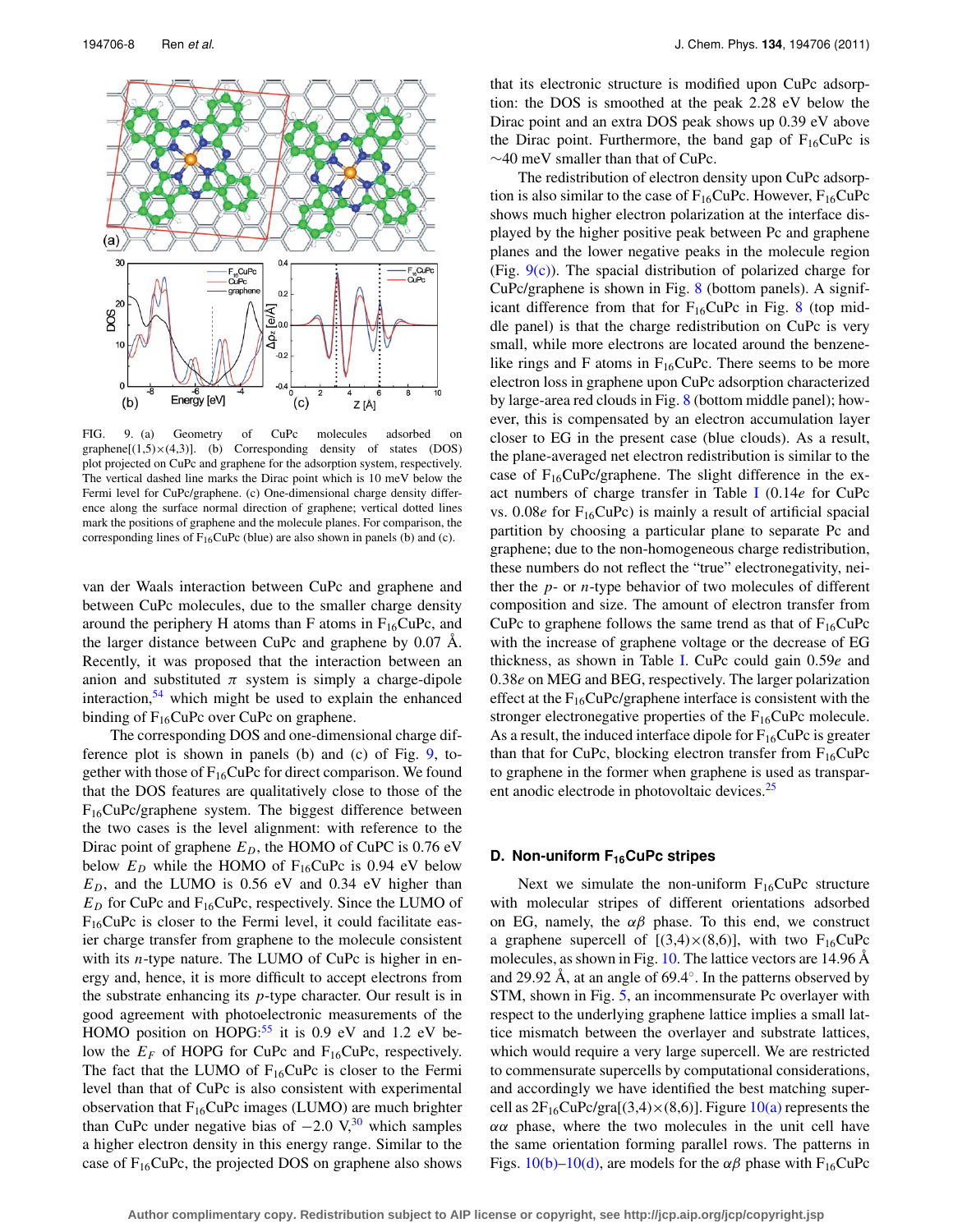<span id="page-8-0"></span>

FIG. 10. Geometries of uniform and non-uniform  $F_{16}CuPc$  overlayers adsorbed on graphene[(3,4)×(8,6)]: (a) the  $\alpha - \alpha$  pattern; (b)-(d) the  $\alpha - \beta$ stripes with relative azimuthal angles of: (b)  $20°$ , (c)  $30°$  and (d)  $40°$ . The unit cell (red parallelogram) contains two Pc molecules.

rows of two different orientations, corresponding to the  $\alpha$  and  $\beta$  stripes. The relative azimuthal angles for the two molecules in each unit cell in Figs.  $10(b)$ – $10(d)$  are:  $20°$ ,  $30°$ , and  $40°$ , respectively. In addition, we also adjust the translational position of the second Pc molecule with respect to the first one after rotation, to minimize the steric repulsion between the two molecules.

The binding energy is  $-6.16$  eV/UC for the  $\alpha\alpha$  orientation. The  $\alpha\beta$  structures have very close total energies with a binding energy  $-5.99 \pm 0.03$  eV/UC for the different arrangements shown in Figs.  $10(b)-10(d)$ . The difference is within the limit of computational accuracy. We found that the structure in Fig.  $10(c)$  has closest orientations of the molecules to those observed in experiment (Fig. [5\)](#page-4-0). The different molecular orientation in  $\alpha\beta$  phase results in a small energy shifts of the HOMO and LUMO values by less than 0.1 eV.

The small difference in adsorption energy of −0.1 eV/Pc indicates that Pc molecules in the  $\alpha\alpha$  and  $\alpha\beta$  orientations are almost energetically degenerate though the  $\alpha\alpha$  alignment is slightly favored within this artificial unit cell. When this periodic boundary condition is applied to a single layer of free-standing molecules (without the graphene substrate), the intermolecular interactions differ significantly in the two phases: they are overall attractive  $(-0.27 \text{ eV})$  for  $\alpha \alpha$  but repulsive (+0.23 eV) for  $\alpha\beta$ . The F-F diagonal distance along the  $\alpha\beta$  direction is compressed by 0.5 Å, due to the incommensurate more compact lattice used along this direction. To mimic the real dimensions observed in experiment,  $34$  we use supercells where only the lattice vector along the  $\alpha\beta$  direction is extended by 1 Å in the free-standing layer of molecules. The supercell adjustment is applied to both the  $\alpha\alpha$  and  $\alpha\beta$ phases. The intermolecular interactions in both phases become overall attractive  $(-0.5 \text{ to } -0.7 \text{ eV})$ , and the total energy for the  $\alpha\beta$  phase is 0.22 eV lower than that of the  $\alpha\alpha$ phase, suggesting that the  $\alpha\beta$  phase is more favorable under realistic conditions which explains the predominance of the  $\alpha$ β orientation in the STM images.

Using the  $\alpha\beta$  phase in Fig. [10\(c\),](#page-8-0) simulated STM images based on the charge densities for the HOMO and LUMO are shown in Fig. [11.](#page-8-1) The charge distribution of the HOMO

<span id="page-8-1"></span>

FIG. 11. Simulated STM images from the HOMO (left) and LUMO (right) states upon F<sub>16</sub>CuPc adsorption on graphene[ $(3,4)\times(8,6)$ ] (corresponding to applied positive and negative bias on the tip, respectively). The blue dashed lines indicate the orientations of molecular rows.

and LUMO has four-fold symmetry and a hole in the center. For the HOMO, each lobe is separated by two perpendicular planes, and the charge distribution in F-substituted phenyl groups is relatively localized. In the LUMO, the wavefunctions are more delocalized and evenly distributed over the entire Pc molecule. Furthermore, the central part of the HOMO is darker than that of the LUMO image, which is in excellent agreement as the STM images.<sup>30</sup> The molecular arrangements and the overall features of the simulated STM image of LUMO in Fig. [11](#page-8-1) are very close to that measured in experiment, see Fig. [5.](#page-4-0)

By increasing the  $F_{16}CuPc$  coverage until the graphene surface is fully covered by the Pc molecules, a Pc bilayer structure begins to form with  $\alpha\beta$  stripes, similar to that in the bottom layer. The interaction between stacking  $F_{16}CuPc$ molecules is much weaker than the Pc-graphene interaction.

## **IV. CONCLUSIONS**

We have studied the atomic and electronic structure of CuPc and  $F_{16}$ CuPc overlayers on epitaxial graphene based on STM and first-principles calculations. Both CuPc and  $F_{16}$ CuPc molecules prefer to lie flat and physisorb with the central Cu atom situated on top of a C atom of EG. For  $F_{16}$ CuPc adsorption on EG, the molecules form incommensurate crystalline islands comprising alternating  $\alpha$  and  $\beta$ -stripes. In addition, the small energy difference between these arrangements of 0.1 eV indicates the stability of both orientations which coexist on EG. Furthermore, the order is maintained by the molecule-substrate and intermolecular van der Waals interactions and is associated with a small amount of charge transfer from EG to the  $F_{16}CuPc$  molecule. More importantly, the negatively charged system leads to enhanced charge accumulation on Pc molecules relative to the neutral system. This voltage- and thickness-dependence of charge transfer suggests a simple way to controllably tune the amount of charge transfer between organic overlayers and graphene without resorting to complex chemical doping.

Because of the higher DOS at the Fermi energy and different amount of charge transfer, Pc molecules prefer to absorb on monolayer EG, when the monolayer and bilayer EG coexist. This paves a possible way for interfacial structure engineering. The calculated charge density of